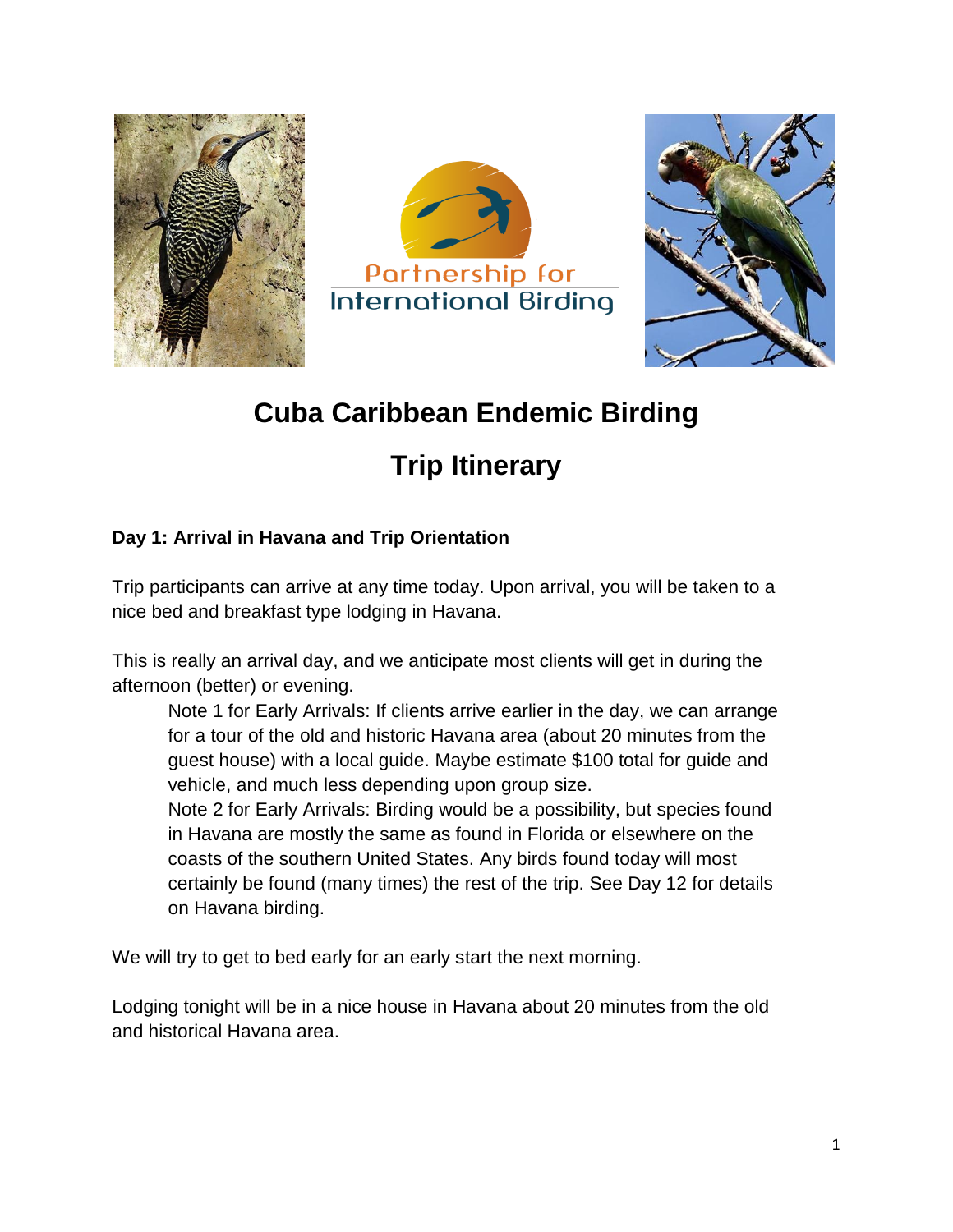#### **Day 2: Early AM Transfer to Zapata and Bird Rest of Day in Zapata**

After breakfast, you depart to the Zapata Peninsula at 7:00 AM sharp. Please be packed and ready to go by about 6:45 AM, so you can load the van.

The drive will take up most of the rest of the morning, but you will break up the drive with several brief birding stops. You will also stop for lunch on the way.

By late afternoon, you should reach the Zapata Peninsula, and you can start with some late afternoon birding here. You will spend the next three full days here birding, with an opportunity to find nearly all of Cuba's endemic bird species. Today you will take a try for Zapata Wren, Zapata Sparrow, Red-shouldered Blackbird and Yellow-throated Warbler.



The Zapata Peninsula is, undoubtedly, the best bird watching area in Cuba, and possibly the entire Caribbean region. It supports all but three of Cuba's 23 avian endemics. The area has had over 260 bird species reported. Besides the endemics, this is a great place to find many other native species, both winter residents and transients, along with several summer and spring visitors (which breed in Cuba but return south in fall).

You will overnight in one of the nicest guest houses in Zapata tonight and the following two nights.

Each evening after birding, Arturo will review with you the bird checklist for the day. Birding plans for the following day, including morning wake up plans, will be confirmed.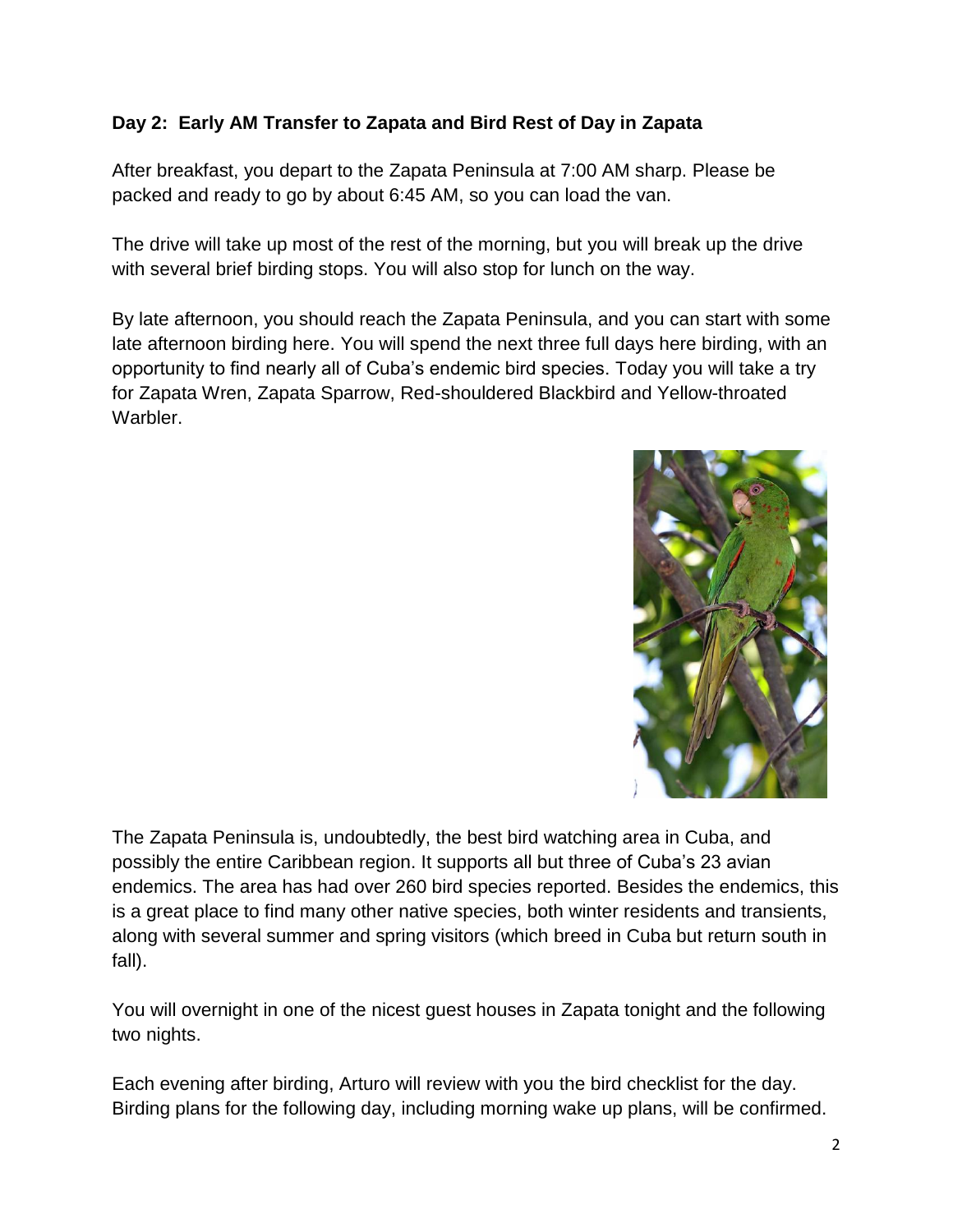

#### **Day 3: Great Start for Zapata: Full Day Birding Bermeja**

You will have breakfast early, and then depart for Bermeja for some of your best morning birding so far for the trip.

Bermeja is a fauna refuge with national significance. It is an open area with Royal Palms, bushes and shrubbery. It is a short drive north of Playa Girón. This is the best place to look for Fernandina's Flicker, Cuba's two endemic owls, Cuban Nightjar, Bee Hummingbird, Cuban Parakeet, Cuban Trogon, and Cuban Tody. You can find all four quail-dove species here and the two rarer species are frequently encountered here. This is also a good place to find many Nearctic warblers.

After a great morning of birding, you will have lunch back at your nice guest house.In the afternoon, you will continue to bird the Bermeja area.

By supper time, you will return to your guest house and again finish the bird checklist for the day. Birding plans for the next day, including morning wake up plans, will also be confirmed.

#### **Day 4: Full Day Birding in Zapata: AM Marsh Habitat at La Turba; PM Continue Birding in the Area**

You will again have an early breakfast to support a full morning of birding. You will focus birding this morning on marsh habitat at La Turba. You will be looking for Zapata Wren, Zapata Sparrow and Red-shouldered Blackbird.

Lunch today depends upon your exact birding plans.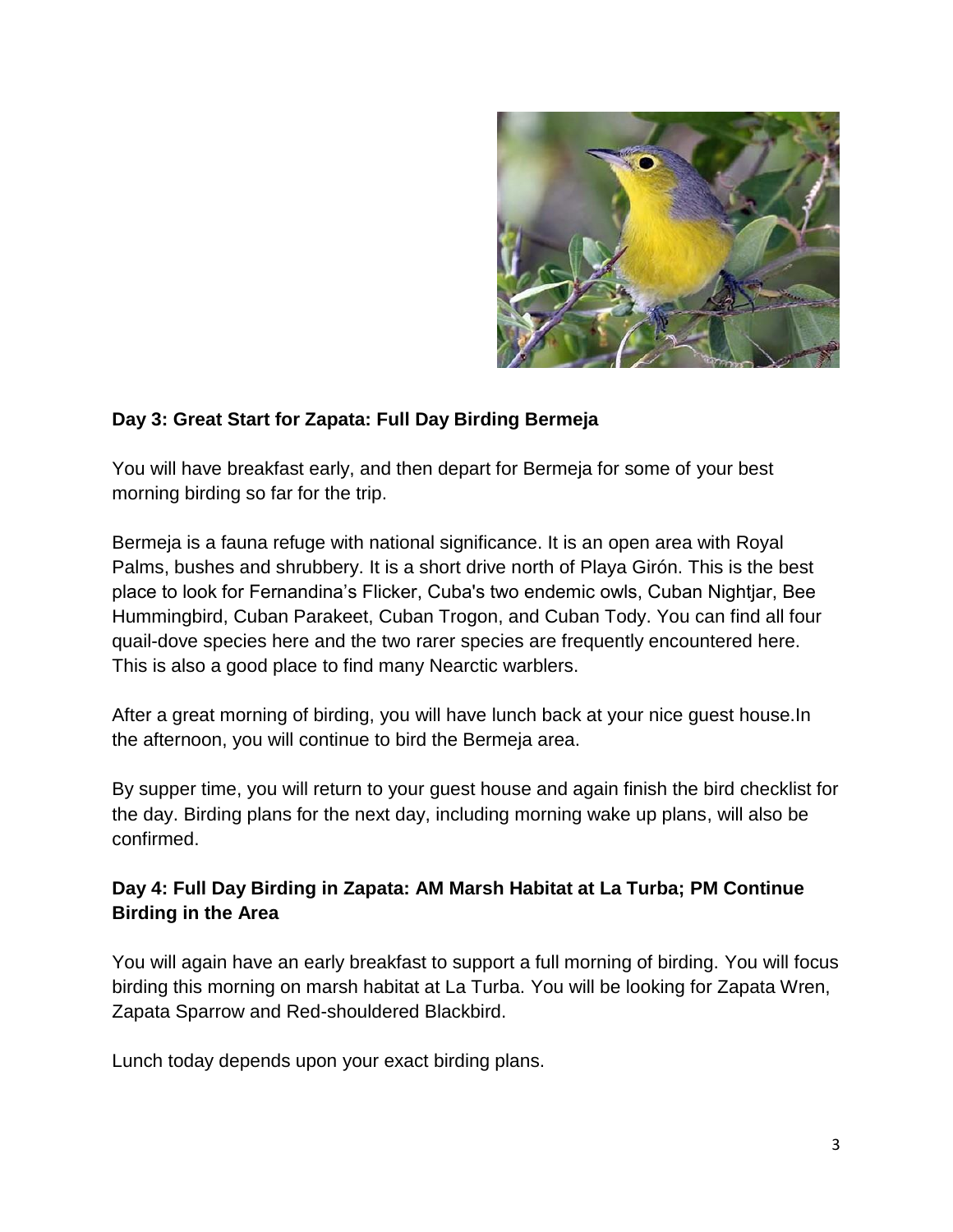After lunch you will focus on any species you may have missed in the marshy area, or you will begin to focus on new species in the greater Zapata area in the later afternoon (after it cools down).

You will likely get back to the guest house a bit later today to support your late afternoon birding. You will again have supper at your nice guest house and complete the bird checklist, review plans for the following day, and then head for bed.



#### **Day 5: AM Birding in Zapata (as needed); PM Off to Camagüey**

You may have some time for some final birding in the Zapata area. However, we anticipate a long drive today to reach Camagüey (about 5 hours with no birding).

Based on the good judgment of your expert local guide, you may try a bit more birding in Zapata before leaving.

You may have a few hours to try several sites today in the Zapata area, which are more reliable for some of the species you may have missed. You will focus on several key habitats and focus on finding those endemic species you may have missed in this area.

 You will likely get an early start for La Salina. La Salina has ideal feeding conditions for many waterbirds (flamingos, egrets, ducks, shorebirds), which come to feast on the fish, crustaceans, and other invertebrates. You will hope to find Cuban Black Hawk, 'Mangrove' Yellow Warbler, 'Northern' Crested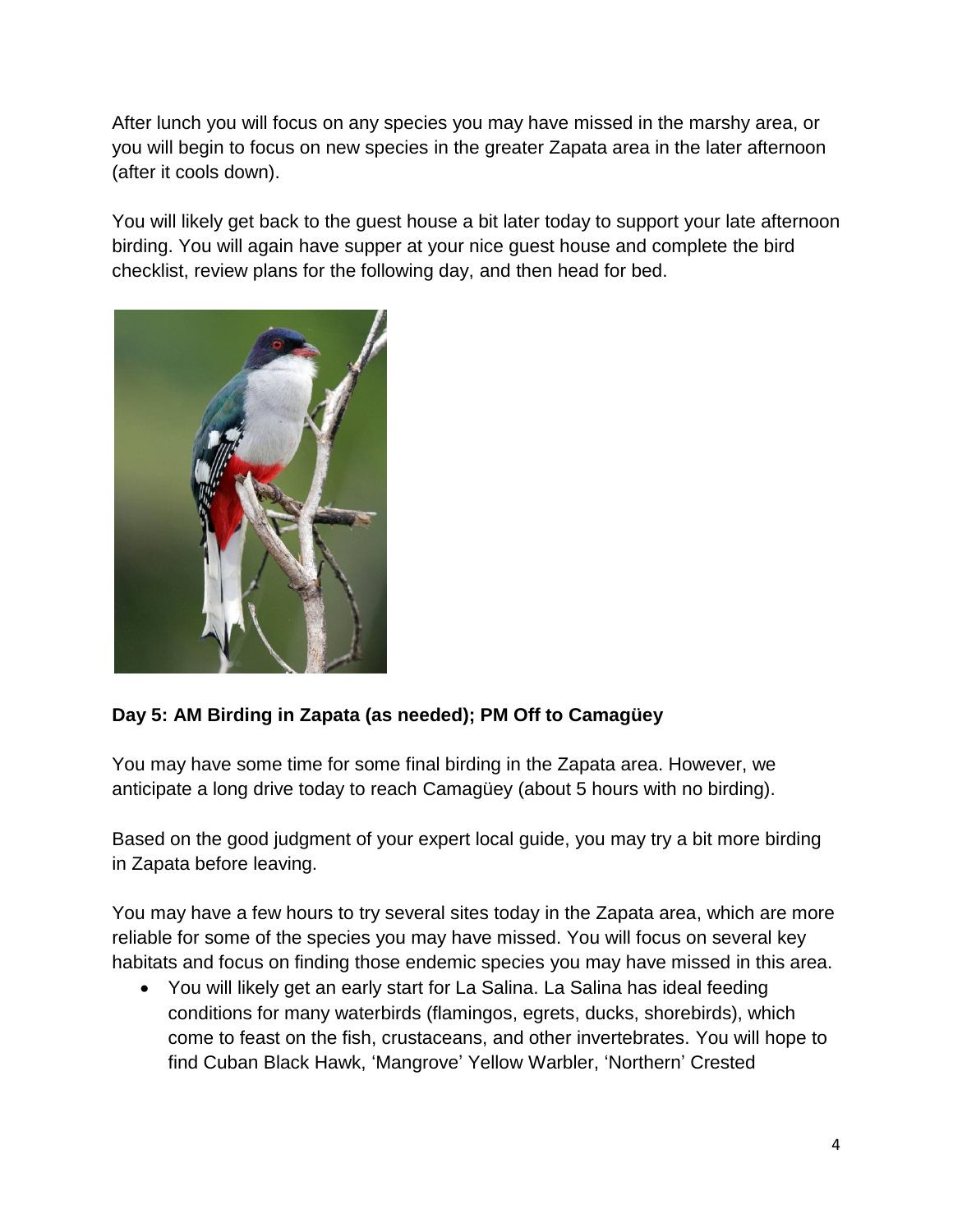Caracara, Cuban Martin, Cuban Bullfinch, American Flamingo, and maybe a Clapper Rail.

 You may have time in the late morning for a trip to the Hatiguanico River and/or other destination before it gets hot at mid-day. However, it may make more sense to get on the way to Camagüey. Arturo will have the best plan, as makes sense for bird finding.

At mid-day (and perhaps before), you will have a box lunch and likely start the drive to **Camagüey** 

The group will stop a few times throughout the afternoon for birding (likely limited) and brief rest stops.

The group will reach Camagüey city by around 5:00 PM.

You will check into your local lodging and have supper there.

Arturo will review plans for the next day, and review the day's bird sightings for your checklist.



#### **Day 6: AM Birding Najasa; PM Birding Cayo Coco**

Another early breakfast will be in order to support birding at Najasa, just over one hour away.

Everyone will enjoy a good morning of birding at Najasa. This is a protected area of open country with many palm groves and with a mixture of semi-deciduous woods in the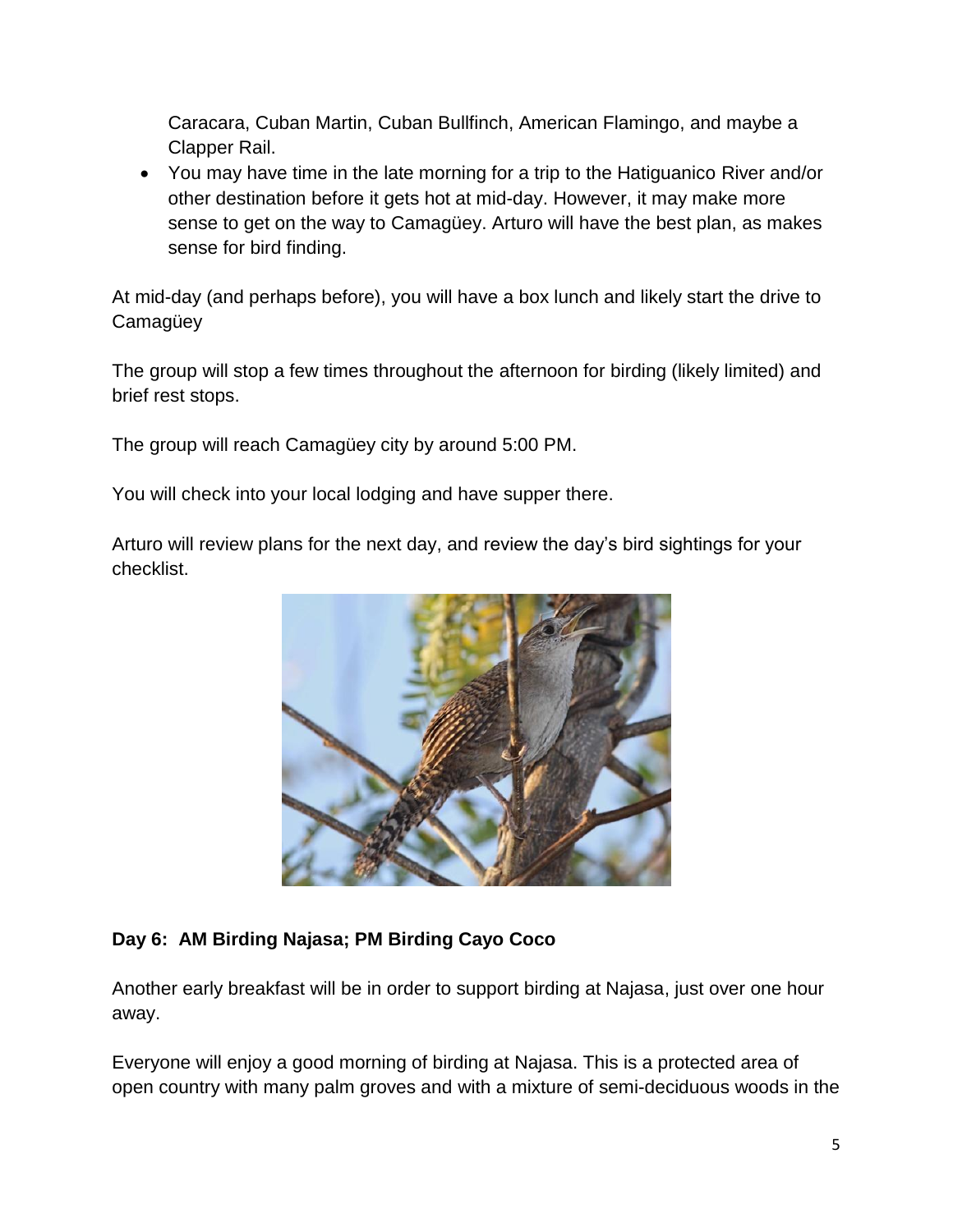foothills at lower elevations. About 120 species of birds have been reported here, and you will focus on finding Plain Pigeon, Cuban Parakeet, Rose-throated Parrot, Barelegged Owl, Cuban Pygmy-Owl, Cuban Palm Crow, three species of woodpeckers (Cuban Green Woodpecker, West Indian Woodpecker, and Fernandina's Flicker) and Giant Kingbird.

Once it warms up and becomes nearly too hot for birding, you will continue your travels on to Cayo Coco. You will have lunch along the way here.



Most of the afternoon will be spent birding Cayo Coco. Cayo Coco is the second-largest key in Cuba (recently connected to the mainland by a rock-filled road). It is located a long hour's drive northwest of Morón. The area is mostly covered by semideciduous forests and also has a good mix of other habitats to support birding. Besides the forest area, you will be birding mangroves, coastal shrubs, patches of grass, and lagoons. A total of over 200 species has been reported, including many Cuban rarities. You will add several new birds to the trip list, including Cuban Gnatcatcher, a race of Zapata Sparrow and Oriente Warbler. You should also find Western Spindalis and Cuban Bullfinch. There are many waders here. All birders will enjoy the large group of American Flamingo. In fall, Merlin and Peregrine Falcon are reliable, and Piping Plover is a winter resident on these keys.

Around supper time, you will again finish the bird checklist for the day. Birding plans for the next day, including morning wake up plans, will be confirmed.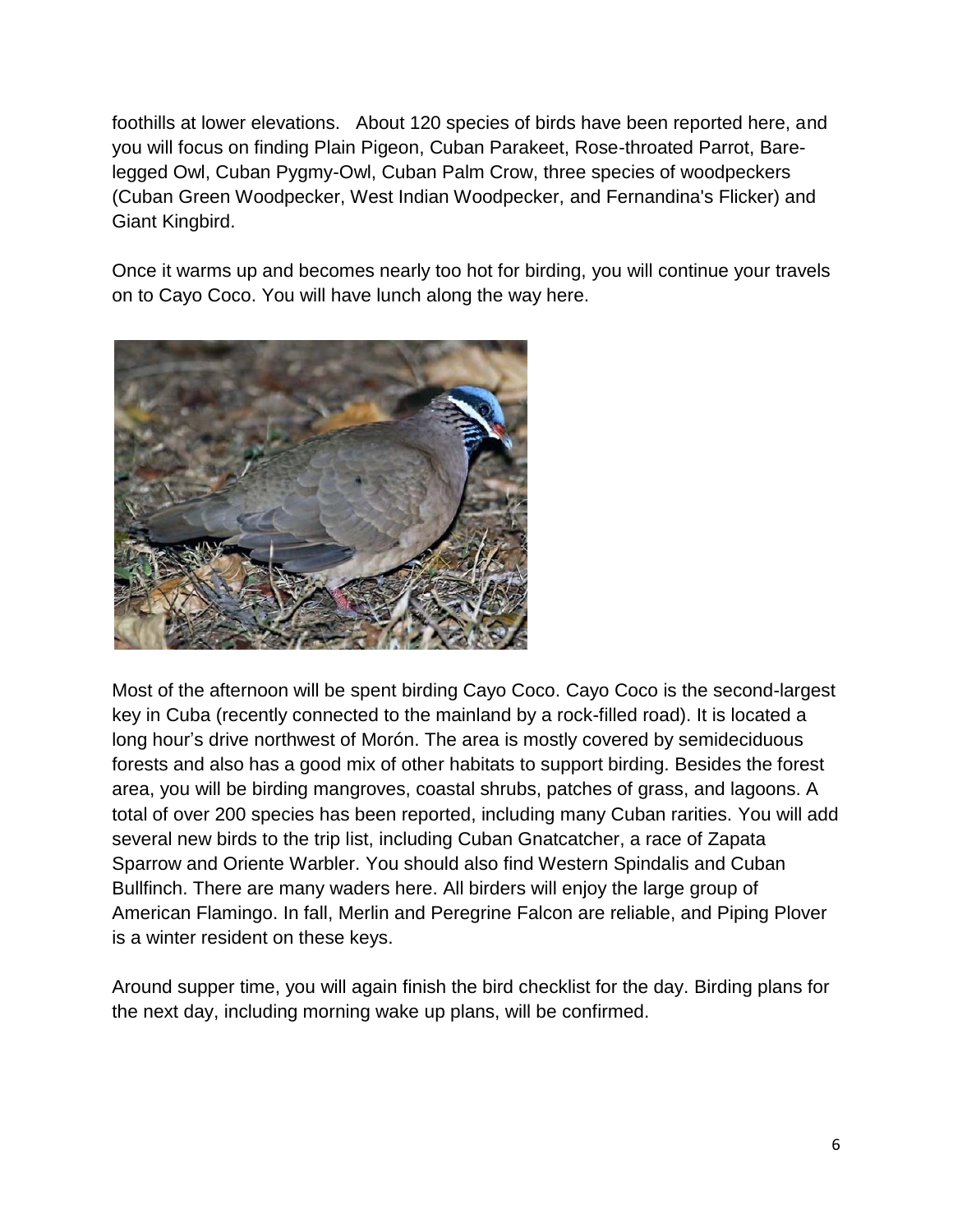

#### **Day 7: AM Birding Cayo Paredón Grande; PM Birding Cayo Guillermo**

You will have a later breakfast than usual, but you will have a full morning of birding at Paredón Grande.

Cayo Paredón Grande will be become recognizable in the distance shortly after you start your morning drive, as you will see its black and yellow painted lighthouse. The main habitat here is sandy coast vegetation and mangroves. Well over 100 bird species have been reported in the area, including Thick-billed Vireo (of the recently described endemic subspecies *cubensis*) and Bahama Mockingbird (a difficult to find bird in Cuba). If you are birding here during fall migration, the lighthouse is an excellent spot for finding North American warblers. It is also an excellent area to find Mangrove Cuckoo, Cuban Gnatcatcher and Oriente Warbler.

In the hot part of the day, you will have lunch back at the hotel, and then depart for Cayo Guillermo for late afternoon birding.

Cayo Guillermo is situated less than an hour northwest of Cayo Coco. This is a sandy key with xerophitic vegetation and lots of palms. This will be your best opportunity to find Bahama Mockingbird, and a nice place to wrap up your birding in the area.

Around supper time, you will again finish the bird checklist for the day. Birding plans for the next day, including morning wake up plans, will be confirmed.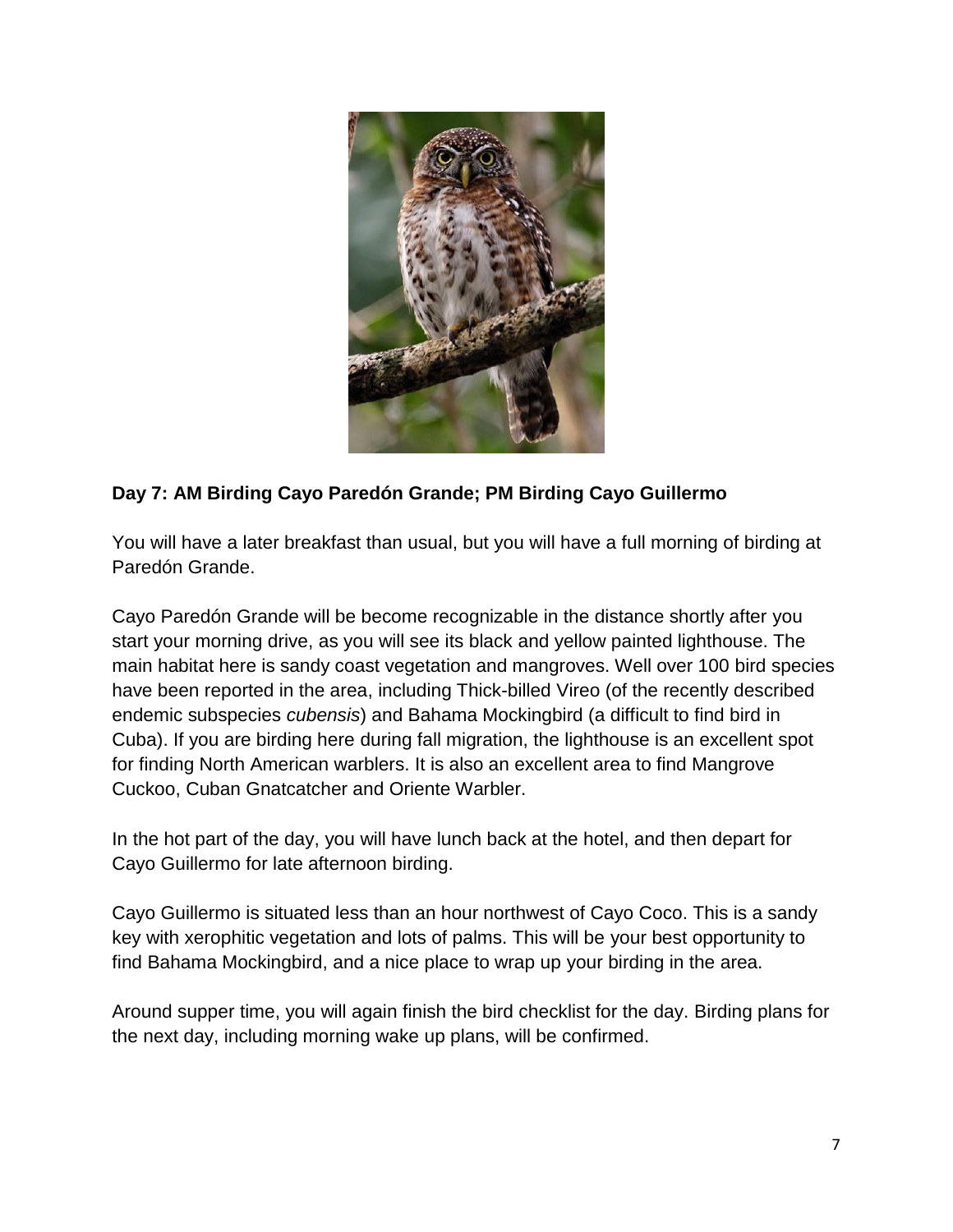

#### **Day 8: AM Birding Cayo Coco or Other Coastal; Most Day Driving with Few Birding Stops to Havana**

Today, you will focus on any species you may have missed. Though you will spend most of the day driving to Havana, you will have a final morning to bird any sites in the Cayo Coco area. You will also have a chance for some coastal birding stops on the way to Havana, especially in the morning and the late afternoon. You can count on the expertise of your premier local guides to slip in any additional birding, which may yield a look (or a better look) at any species you may have missed thus far.

Tonight you spend the night back in Havana at a private home (bed and breakfast).

Around supper time, you will again finish the bird checklist for the day. Birding plans for the next day, including morning wake up plans, will be confirmed.

#### **Day 9: AM Birding at Las Terrazas and La Guira on Way to Viñales; PM Birding Viñales**

After breakfast and at about 7:00 AM, you will depart for Viñales, about 2 to 3 hours away. Arturo will very likely come by at about 6:45 AM to make sure the group is on the road by 7:00 AM.

You will have several birding stops along the way, including Las Terrazas and La Guira. This morning you will hope to find Black-whiskered Vireo, Cuban Tody, La Sagra's Flycatcher, Cuban Pewee, Loggerhead Kingbird, Cuban Emerald, Yellow-bellied Sapsucker, Cape May Warbler, Western Spindalis, and Red-legged Honeycreeper. You will have lunch in Viñales.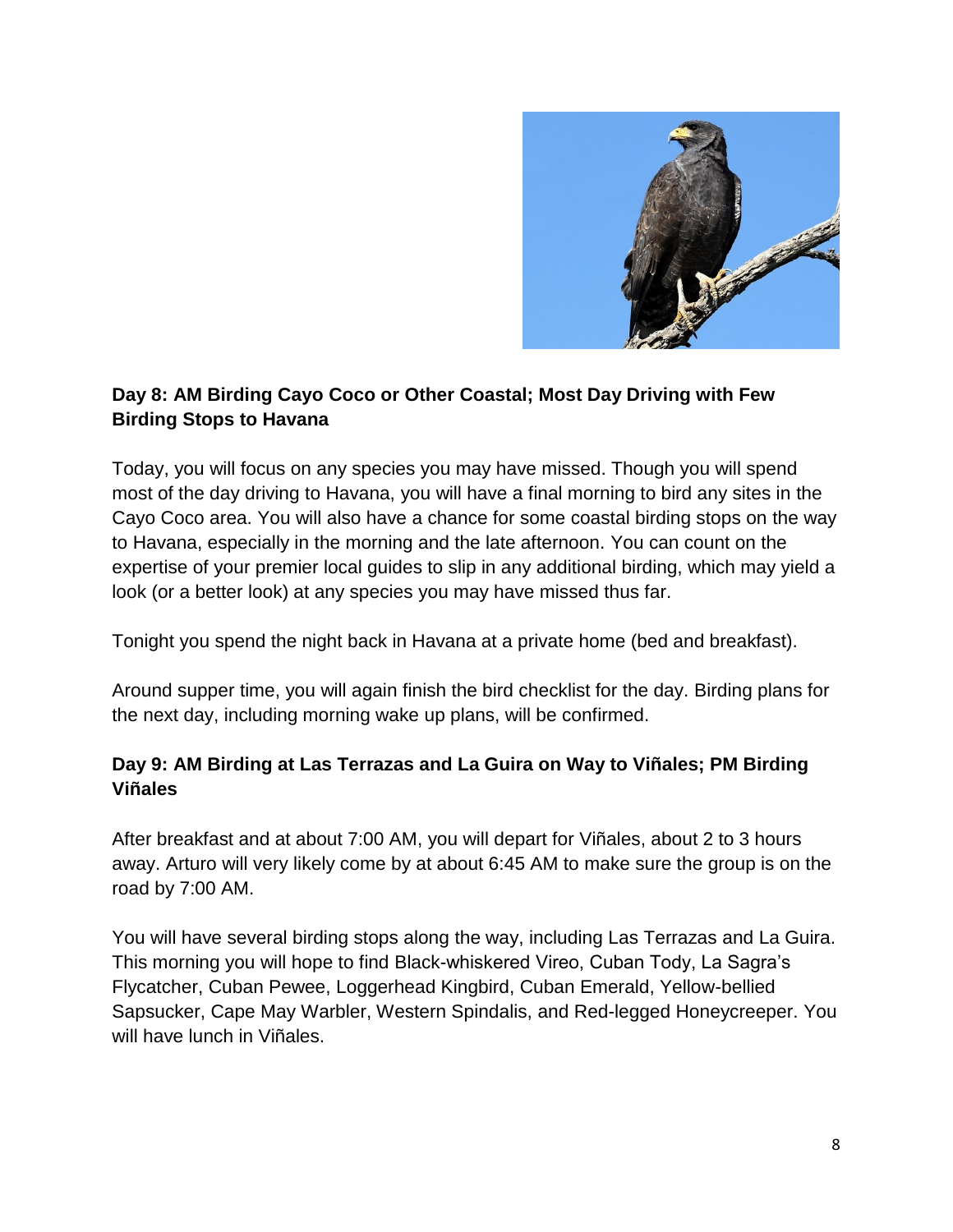By mid-day, you should reach Viñales. Viñales is a delightful small town situated in Sierra de los Oreganos in a beautiful valley with distinctive landscapes. Everyone loves the steep-sided limestone mogotes.

Later in the afternoon, you can start birding in the Viñales area. About 130 species have been reported from the area, and you will focus on Cuban Grassquit, Cuban Solitaire, Olive-capped Warbler and a few other Cuban and Caribbean endemics which are found here.

After birding is completed, Arturo will review the bird checklist for the day. Birding plans for the following day, including morning wake up plans, will be confirmed.



**Day 10: AM Birding Viñales; Birding as Return to Havana**

You should have some time for some early morning birding in the Viñales area, especially if you have missed any of the key species the day before.

Arturo will have discussed birds seen several days before, and he will know the best way to focus birding on any species missed. You can spend most of the remainder of the day focused on any species you may have missed, and then in the late part of the afternoon you drive back to Havana.

As usual, this evening Arturo will help you complete the day's bird checklist. Arturo will spend some time with the group reviewing the departure plans for the next day. Arturo will cover getting to the airport in Havana, and answer any departure questions.